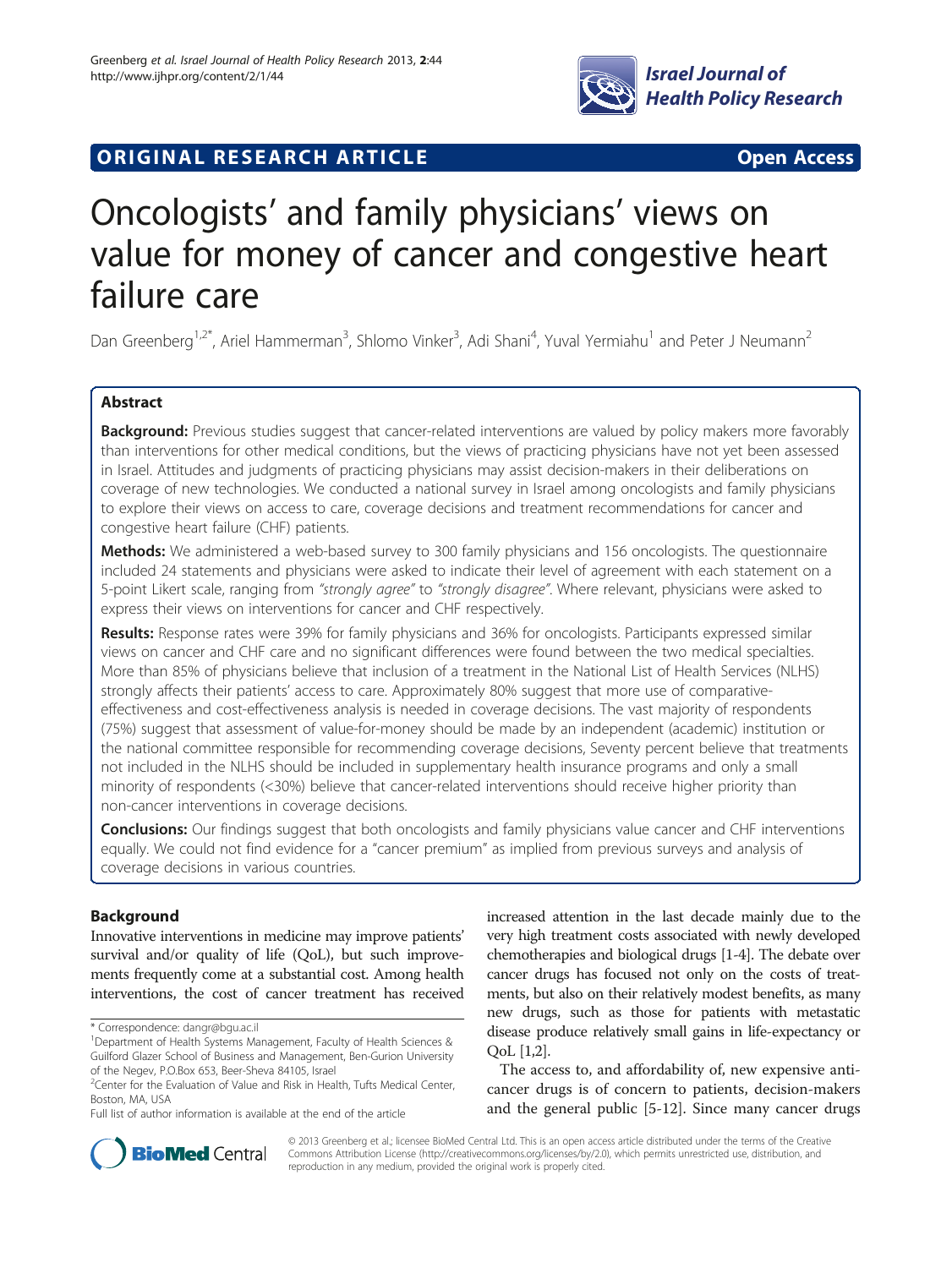are so expensive, the vast majority of patients cannot afford to pay for them themselves. Acknowledging the unique circumstances of end of life care, and the high cost of new cancer interventions which is beyond the means of most patients, several jurisdictions and policy makers have adopted special mechanisms for coverage and reimbursement decisions on cancer drugs. Reimbursement agencies, like the National Institute for Health and Care Excellence (NICE) in England, tend to use more flexible criteria to value cancer drugs, even when their cost-effectiveness ratio is higher than their implicit or explicit threshold that determines "good value for money" [[5](#page-9-0),[12](#page-9-0)].

As of 1995, Israel has a National Health Insurance Systems that provides universal coverage for every citizen or permanent resident who are free to choose from among four competing non-profit health plans. The National Health Insurance Law stipulates a National List of Health Services (NLHS) which all residents are entitled to from their health plans. Every year as part of the annual budgeting process, the government determines the additional budget that will be available to fund new technologies. The budget allocated is far from being sufficient to keep up with the pressures of the growing health care market, which makes priority setting and rationing inevitable. The recommendations on which new technologies should be added to the NLHS are made by a Public National Advisory Committee (PNAC). The committee evaluates all proposed technologies considering clinical, economic, social and ethical aspects. Following the governmental approval of the PNAC prioritized list of new technologies, health plans are required by law to supply the entire demand for these technologies [[13-18](#page-9-0)]. All cancer-related drugs listed in the NLHS are not subject to patient copayment, whereas a copayment is required for drugs for most other diseases. Individuals that wish to be treated with medications that are not in the NLHS formulary have to cover the costs, either through out-of-pocket payments or via private health insurance.

In general, drugs and other interventions that are not included in the NLHS may be included in supplementary insurance programs offered by health plans to their members, or by for-profit commercial health insurance programs. However, as of 2007, the health plans' supplementary insurance programs are prohibited from offering coverage for cancer medications and interventions [[19\]](#page-9-0). The reason for this prohibition was a concern that several drugs not included in the NLHS will be available only to those that purchased voluntary health insurance, thus creating two 'classes' of public healthcare.

Israel is considered an early adopter of many technologies, granting public funding prior to their coverage in other healthcare systems. Among disease types, the proportion of the budget allocated to fund new drugs for treating lifethreatening oncology diseases is substantial and exceeds other therapeutic areas [\[20](#page-9-0)]. This might imply that decisionmakers in Israel give a higher priority to interventions aimed at treating cancer patients rather than other life-threatening medical conditions. Although the coverage decision process in Israel does not explicitly use results from costeffectiveness analysis [\[17,18](#page-9-0)], studies have suggested that in many cases, the recommended technologies for inclusion in the NLHS are those with favorable cost-effectiveness results [[21\]](#page-9-0). Nevertheless, the maximum societal willingness to pay

has not yet been determined by policy makers in Israel. Advanced congestive heart failure (CHF) is similar to metastatic cancer, in that both are life-threatening medical condition. Although drug therapy for CHF may be substantially cheaper than cancer drugs, the cost per patient of several implantable devices such as left ventricular assist devices (LVAD) and cardiac resynchronization therapy (CRT) devices may exceed \$US100,000 and their cost-effectiveness remains uncertain [[22,23\]](#page-9-0).

for a life year or a quality adjusted life-year (QALY) gained

# Oncologists and family physicians attitudes towards the cost of cancer care

Practicing oncologists are frequently on the front line of the controversy over expensive cancer treatments, having to decide whether to offer their patients new and expensive treatments, sometimes not included in the NLHS. Very often, these decisions are complicated by the financial burden such treatments place on patients and their families as their costs might be beyond many people's means [[24,25](#page-9-0)]. For example, two drugs included in the 2013 update of the NLHS (Vandetanib for medullar thyroid cancer and Vismodegib for basal cell carcinoma) cost more than \$US100,000 for an average patient treatment protocol. Although oncologists play a fundamental role in treatment decisions, little is known about Israeli oncologists' attitudes towards cancer costs, their beliefs about whether costs influence their prescribing of non-reimbursed drugs, and their comfort and readiness to make such decisions. We also know very little about oncologists' beliefs regarding the use of cost-effectiveness information or their views on policies regarding access and reimbursement. Only recently, several studies from the U.S. and Canada have examined American oncologists' attitudes on those aspects [[26](#page-9-0)-[29](#page-9-0)]. Similar to oncologists, family physicians may also be involved in their patients' decisions whether to opt for care of very costly treatments, sometimes with only marginal benefits. As they are exposed to a wide variety of medical conditions and perhaps because of other factors, family physicians may have different views on health interventions than those possessed by oncologists. Attitudes and judgments of practicing physicians may assist decision-makers in their deliberations on coverage of new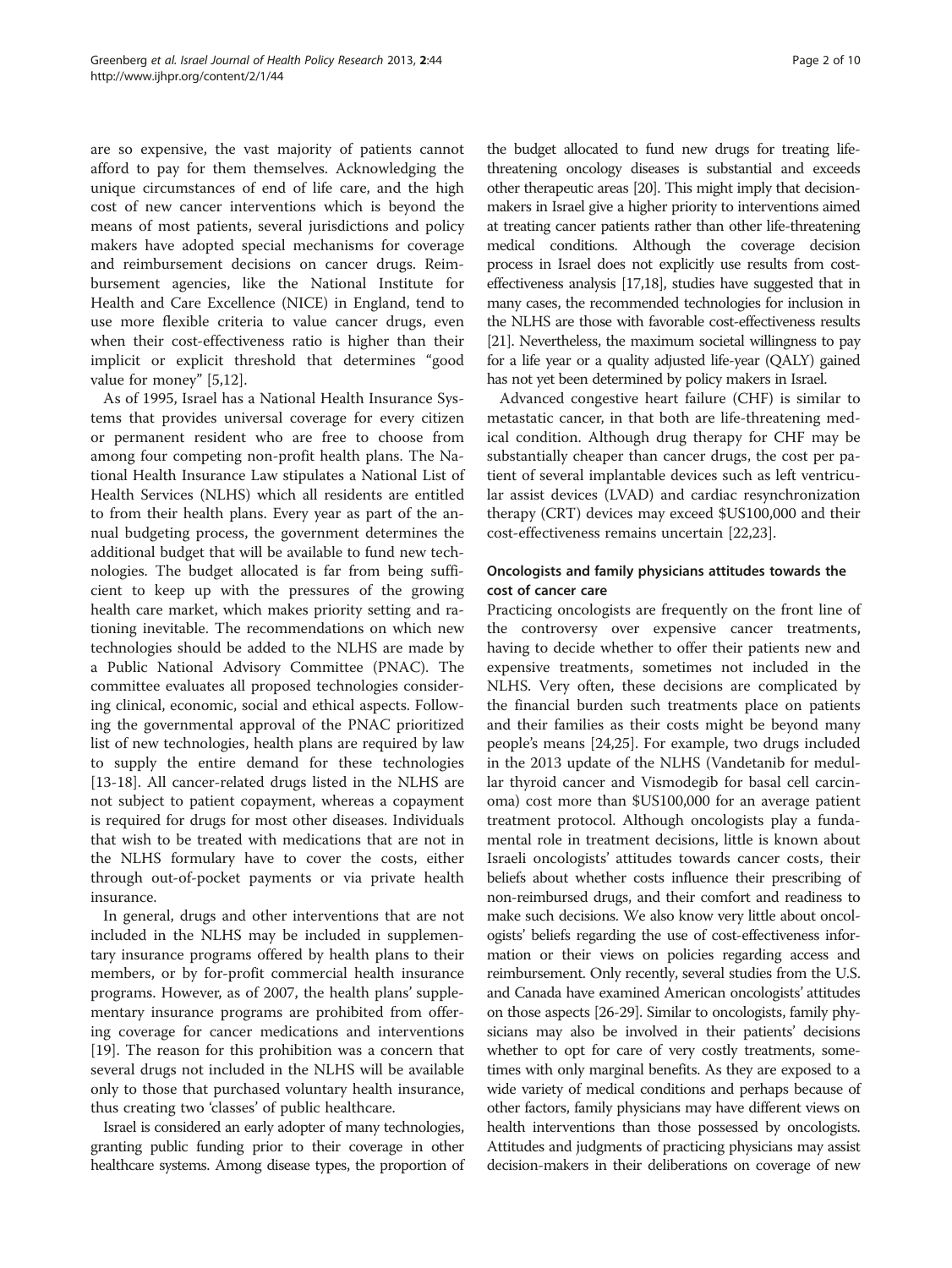technologies and whether treatments for cancer, for example, should be assessed using different criteria and receive a higher priority, as compared with other interventions. We therefore conducted a national survey in Israel among oncologists and family physicians to explore their views on access to care, coverage decisions and treatment recommendations for cancer and congestive heart failure.

# Methods

# Survey development

We developed a questionnaire to assess oncologists' and family physicians' views on various aspects of cancer and congestive heart failure treatment costs, cost-effectiveness (value for money), patients' access to care as well as views on health policies relating to coverage and reimbursement decisions for these treatments. To allow comparison with findings from other healthcare systems [\[26](#page-9-0)-[29\]](#page-9-0), the questionnaire was partially based on a survey of oncologists in the United States and Canada. Several questions included in the original surveys were not relevant to the practice in Israel and were therefore omitted. We added questions specifically relating to the decision-making process regarding coverage of new technologies as well as inclusion of interventions not granted public funding in private health insurance programs (supplemental health insurance offered by health plans, or private insurance offered by commercial health insurance companies). Physicians were asked to indicate their level of agreement with each statement on a 5 point Likert scale, ranging from "strongly agree" to "strongly disagree".

Where relevant, respondents were asked to express their views on both interventions for cancer and congestive heart failure. For example: all physicians were asked to comment on the following statements:

"Every patient should have access to effective cancer treatments regardless of their cost."

"Every patient should have access to effective congestive heart failure treatments regardless of their cost."

As oncologists treat only cancer patients they were not asked to express their views on questions relating directly to treatment of CHF patients (e.g., "whether the treatment for congestive heart failure is included in the National List of Health Services in Israel highly influences my patients' access to this treatment").

The questionnaire administered to oncologists included 22 statements, and family physicians were asked to comment on 24 statements.

We also asked respondents what they thought a reasonable definition of "good value for money" or cost-effectiveness per life year gained is? (Response categories were \$0-25,000, \$25,001-50,000, \$50,001- 75,000, \$75,001-100,000, \$100,001-125,000, \$125,001- 150,000, \$150,001-175,000, 175,001-200,000 and more than \$200,000, and reflect the maximum willingness to pay or threshold per life-year). We also questioned them about who they think should determine whether an intervention provides good value for money. Possible answers included the Public National Advisory Committee (responsible for recommending which technologies should be included in the NLHS), an independent academic or research institution, the Ministry of Health or the Ministry of Finance, the health plans, private health insurance companies, or the patients themselves. Finally, we collected physicians' demographic data and information on medical training and practice.

# Study population and survey administration

We sent the questionnaire to 156 board-certified oncologists with a valid email address and to a randomly selected sample of 300 board-certified family physicians received from the Israel Association of Family Physicians. The list of oncologists was compiled based on the directory of the Israeli Society of Clinical Oncology and Radiotherapy (ISCORT) and from the list of physicians practicing in general medical centers and in the Israeli four health plans.

The survey questionnaire was developed and distributed using the Qualtrics Online Survey Software (Qualtrics Labs, Inc. Provo, Utah, USA). Subsequent to pilot-testing for clarity and technical properties, participants received an e-mail invitation to complete the web-based questionnaire and a link to the questionnaire. To avoid ordering bias, each participant received and answered the above-mentioned questions in a random order. Differences in oncologists' and family physicians' views and training characteristics were assessed using chi-square tests. All analyses were performed using PASW Statistics 18. P values < 0.01 were considered statistically significant for all comparisons.

The study was approved by the ethics committee of the Faculty of Health Sciences of Ben-Gurion University of the Negev.

# Results

We received responses from 52 oncologists and 116 family physicians for overall response rates of 36% and 39% respectively. Ten out of the 156 oncologists did not practice medicine in Israel and were therefore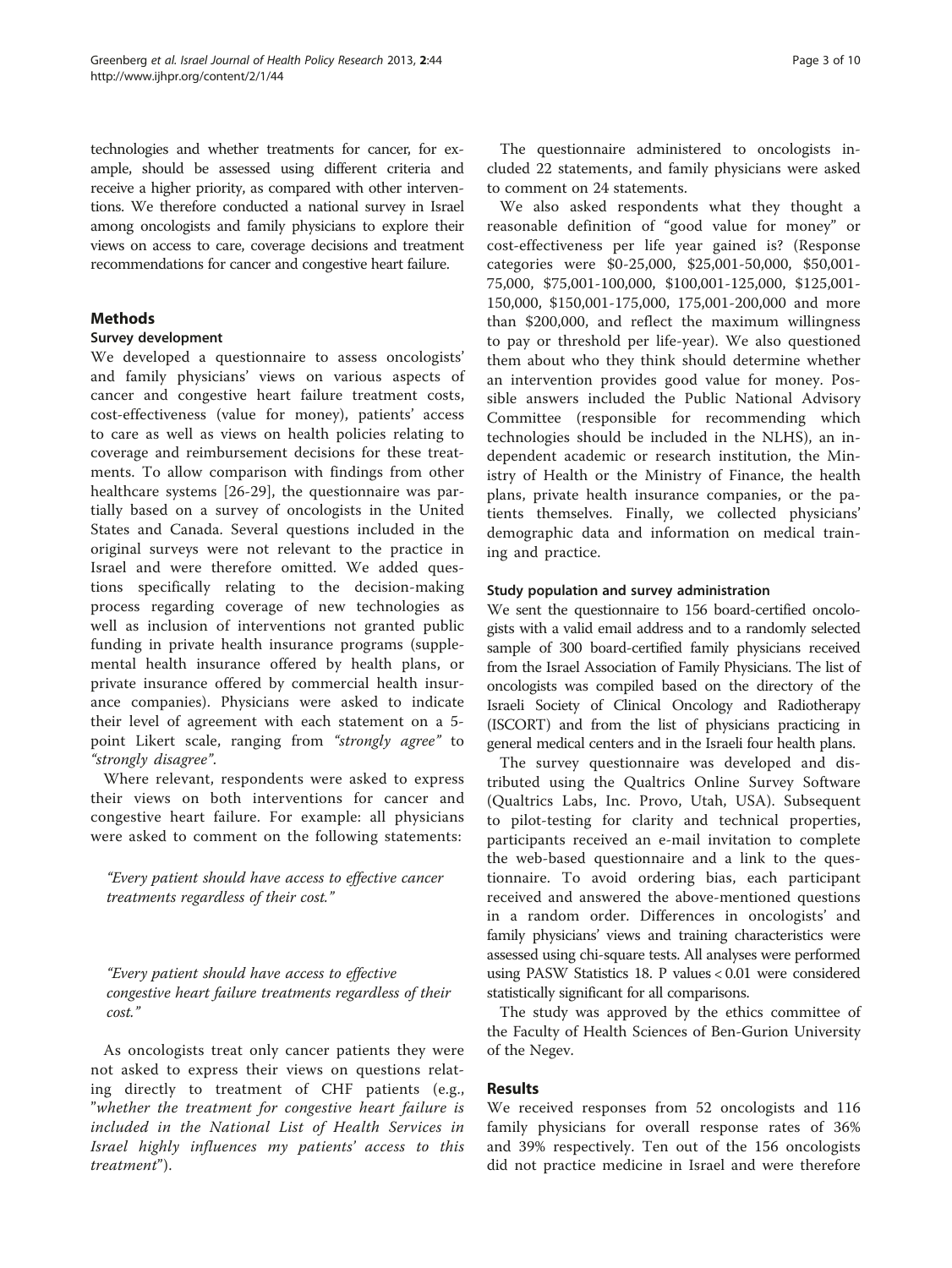excluded from our study population. Respondent demographics and medical training characteristics are presented in Table 1. Approximately 50% of respondents were male; oncologists were older, had substantially longer experience in medical practice and approximately 40% had a fellowship training in the United States. The main practice setting of the vast majority of oncologists (87%) was in public hospitals, while almost all primary care physicians practiced medicine in one of the four health plans.

# Physicians' views on coverage and reimbursement of new interventions for cancer and congestive heart failure

Oncologists' and family physicians' views on the coverage and reimbursement decisions of new technologies and the related health policies are summarized in Table [2](#page-4-0). Overall, oncologists and family physicians expressed similar views on these topics.

Most respondents did not think that cancer and CHF interventions should receive higher priority in the PNAC's deliberations. The majority of physicians believe that data on the cost-effectiveness of new interventions should be used to support whether these interventions should be included in the NLHS. Nevertheless, only less than half of respondents believe that only treatments that provide "good value for money", i.e. are costeffective, should be included in this list. The median range of cost-effectiveness threshold thought to reflect good value for money for cancer interventions (\$US/life year gained) was lower for family physicians (25,000- \$50,000), compared with oncologists (50,000-\$75,000).

About half of respondents supported the statement that only interventions that provide substantial survival gains should be listed. A similar proportion of physicians believed that only interventions that offered improvement in patients' quality of life (even with no survival gain) should be included in the NLHS. In terms of who they believe should determine whether an intervention provides good value for money, approximately half of Israeli physicians (regardless of type of medical specialty) favored having an academic or research institution, followed by the PNAC (30%), and the Ministries of Health and Finance (15%). Only very few suggested that these decisions should be made by health plans, the physicians or the patients themselves.

# Physicians' attitudes regarding access to care and treatment recommendations

Physicians' attitudes regarding access to cancer and CHF interventions and influences on recommended treatments are summarized in Table [3](#page-5-0). Overall, oncologists and family physicians expressed similar views and concerns about access to care regardless of type of disease. Almost all physicians suggested that inclusion of an intervention in the

#### Table 1 Physician's characteristics

|                                                         | <b>Oncologists</b><br>$(N = 52)$ | <b>Family physicians</b><br>$(N = 116)$ | P<br>value |
|---------------------------------------------------------|----------------------------------|-----------------------------------------|------------|
| Age (Mean $\pm$ SD)                                     | 54.6 (10.8)                      | 50.1 (9.2)                              | 0.006      |
| Female                                                  | 50.0%                            | 51.7%                                   |            |
| Male                                                    | 50.0%                            | 48.3%                                   | ΝS         |
| Years (Mean $\pm$ SD) of work<br>experience in Medicine | 28.6 (11.2)                      | 23.1(9.5)                               | 0.001      |
| Medical School                                          |                                  |                                         |            |
| Israel                                                  | 48%                              | 57%                                     | <b>NS</b>  |
| Western Europe and America                              | 13%                              | 16%                                     |            |
| Eastern Europe                                          | 27%                              | 24%                                     |            |
| Other                                                   | 12%                              | 3%                                      |            |
| Fellowship in the United States                         | 39%                              | 6%                                      | < 0.001    |
| Additional training                                     |                                  |                                         |            |
| Health administration/<br>public health                 | 2%                               | 11%                                     |            |
| Masters/Ph.D. in basic<br>sciences                      | 8%                               | 3%                                      |            |
| Other                                                   |                                  | 7%                                      |            |
| Employment type                                         |                                  |                                         |            |
| Salaried                                                |                                  | 64%                                     |            |
| Self-employed                                           |                                  | 7%                                      |            |
| Salaried and self-employed                              |                                  | 27%                                     |            |
| Other                                                   |                                  | 3%                                      |            |
| Main practice setting                                   |                                  |                                         |            |
| Health plan (HMO)                                       | 6%                               |                                         |            |
| Other                                                   | 2%                               |                                         |            |
| Main practice setting                                   |                                  |                                         |            |
| Public hospital                                         | 86%                              | 2%                                      |            |
| Health plan (HMO)                                       |                                  | 91%                                     |            |
| Private hospital                                        | 6%                               | 0%                                      |            |
| Other                                                   |                                  | 7%                                      |            |
| Type of cancer                                          |                                  |                                         |            |
| Breast                                                  | 58%                              |                                         |            |
| GI                                                      | 56%                              |                                         |            |
| Lung                                                    | 37%                              |                                         |            |
| Genitourinary                                           | 29%                              |                                         |            |
| Gynecologic                                             | 21%                              |                                         |            |
| Head and neck                                           | 21%                              |                                         |            |
| Sarcoma                                                 | 21%                              |                                         |            |
| Melanoma                                                | 14%                              |                                         |            |
| Hematologic                                             | 4%                               |                                         |            |
| Other                                                   | 8%                               |                                         |            |

NLHS in Israel highly influences their patients' access to care. However, a lower proportion of oncologists and family physicians (54-77%) indicated that a drug listing in the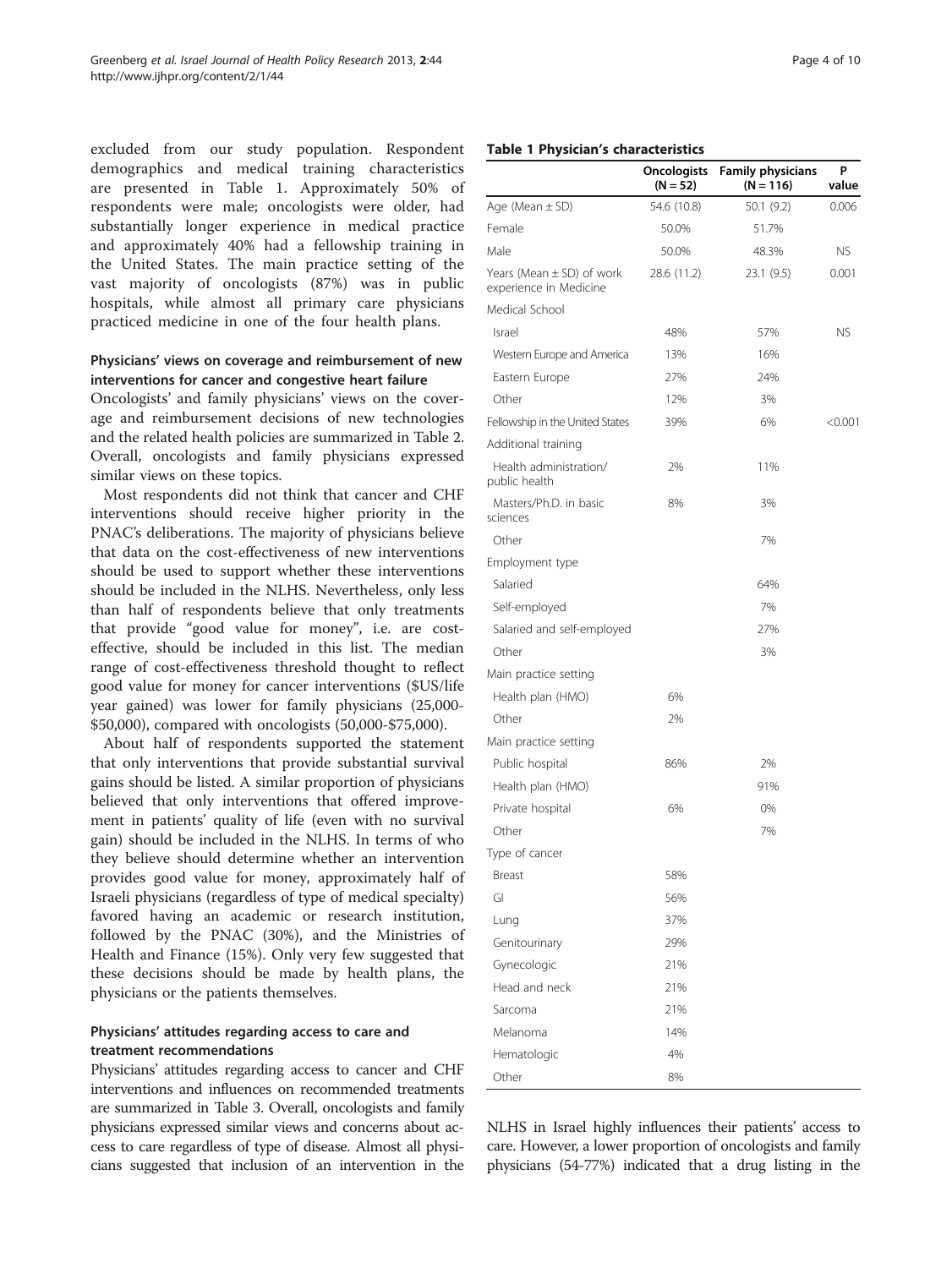#### <span id="page-4-0"></span>Table 2 Views on coverage and reimbursement decisions

|                                                                                                                                                                                                                                                | % stating strongly or<br>somewhat agree |                      | P value   |
|------------------------------------------------------------------------------------------------------------------------------------------------------------------------------------------------------------------------------------------------|-----------------------------------------|----------------------|-----------|
|                                                                                                                                                                                                                                                | <b>Oncologists</b>                      | Family<br>physicians |           |
| New cancer drugs should receive a higher priority compared with treatment for other diseases in<br>the deliberations of the Public National Advisory Committee in Israel                                                                       | 27%                                     | 30%                  | <b>NS</b> |
| New treatments for congestive heart failure should receive a higher priority compared with<br>treatment for other diseases in the deliberations of the Public National Advisory Committee in Israel                                            | 17%                                     | 22%                  | <b>NS</b> |
| Only effective cancer treatments that provide "good value for money" should be included in the<br>National List of Health Services                                                                                                             | 48%                                     | 42%                  | <b>NS</b> |
| Only effective treatments for congestive heart failure that provide "good value for money" should be<br>included in the National List of Health Services                                                                                       | 42%                                     | 42%                  | <b>NS</b> |
| Using data on the cost-effectiveness of cancer drugs to support decisions whether to include these<br>drugs in the National List of Health Services should be encouraged                                                                       | 73%                                     | 77%                  | <b>NS</b> |
| Using data on the cost-effectiveness of congestive heart failure drugs to support decisions whether<br>to include these drugs in the National List of Health Services should be encouraged                                                     | 77%                                     | 81%                  | <b>NS</b> |
| Only cancer drugs that provide substantial survival gains in comparison with the current treatment<br>should be added to the National List of Health Services                                                                                  | 62%                                     | 52%                  | <b>NS</b> |
| Only treatments for congestive heart failure that provide substantial survival gains in comparison<br>with the current treatment should be added to the National List of Health Services                                                       | 56%                                     | 52%                  | <b>NS</b> |
| Only cancer drugs that provide substantial improvements in patients' quality of life in comparison<br>with the current treatment (and no survival gains) should be added to the National List of Health<br>Services                            | 53%                                     | 50%                  | <b>NS</b> |
| Only treatments for congestive heart failure that provide substantial improvements in patients'<br>quality of life in comparison with the current treatment (and no survival gains) should be added to<br>the National List of Health Services | 50%                                     | 54%                  | <b>NS</b> |
| Over the next five years, the high cost of new cancer drugs will cause the Public National Advisory<br>Committee to recommend the funding of only very few new treatments                                                                      | 62%                                     | 64%                  | <b>NS</b> |
| Who should determine whether a new intervention provided good value for money?                                                                                                                                                                 |                                         |                      |           |
| Independent academic or research institution                                                                                                                                                                                                   | 44%                                     | 47%                  |           |
| The Public National Advisory Committee                                                                                                                                                                                                         | 29%                                     | 30%                  |           |
| Ministry of Health or Ministry of Finance                                                                                                                                                                                                      | 17%                                     | 14%                  |           |
| Health plans                                                                                                                                                                                                                                   | 2%                                      | 3%                   |           |
| The physician                                                                                                                                                                                                                                  | 6%                                      | 1%                   |           |
| The patient                                                                                                                                                                                                                                    | 2%                                      | 5%                   |           |
| Private health insurance companies                                                                                                                                                                                                             | 0%                                      | 0%                   |           |
| Other                                                                                                                                                                                                                                          |                                         | 1%                   |           |
| What do you think is a reasonable definition of "good value for money" or cost-effectiveness per<br>life-year gained (\$ per life-year)                                                                                                        |                                         |                      |           |
| $0 - 25,000$                                                                                                                                                                                                                                   | 17%                                     | 35%                  | 0.012     |
| 25,001-50,000                                                                                                                                                                                                                                  | 23%                                     | 29%                  |           |
| 50,001-75,000                                                                                                                                                                                                                                  | 15%                                     | 16%                  |           |
| 75,001-100,000                                                                                                                                                                                                                                 | 29%                                     | 10%                  |           |
| >100,000                                                                                                                                                                                                                                       | 15%                                     | 10%                  |           |

NLHS would influence their treatment recommendations. Only very few physicians (10% of respondents) believe that patient co-payment for cancer drugs should be charged, even if the drug is included in the NLHS. More than two-thirds of physicians indicated that a treatment not included in the NLHS should be covered by either supplementary or by commercial health insurance programs.

A higher proportion of oncologists (77% of oncologists vs.  $54\%$  of family physicians;  $p = 0.005$ ) suggested that the inclusion of a cancer drug in the NLHS will influence their treatment recommendations. Relatively few respondents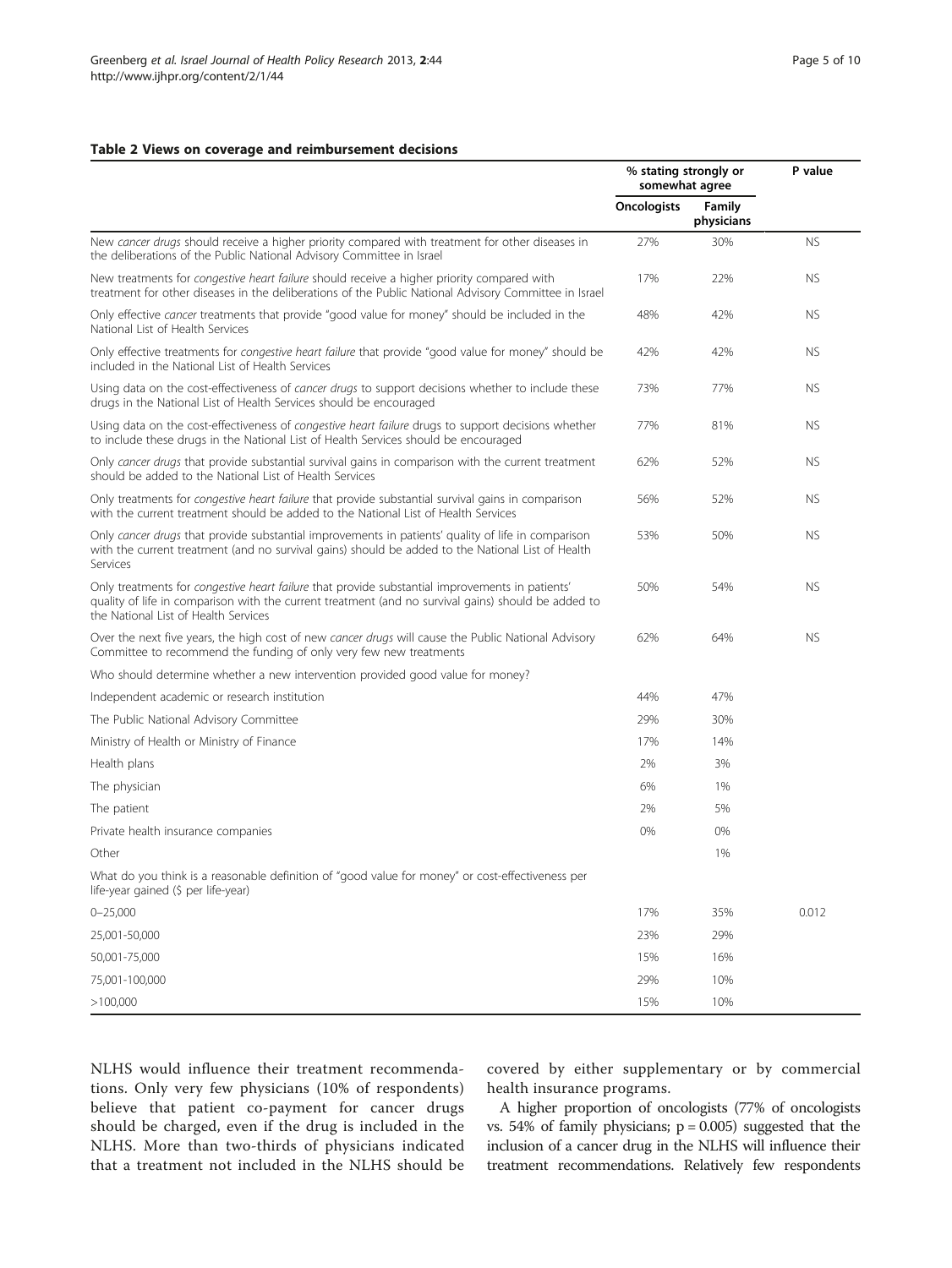#### <span id="page-5-0"></span>Table 3 Attitudes regarding access to care and treatment recommendations

|                                                                                                                                                                                                   | % stating strongly or<br>somewhat agree |                      | P value   |
|---------------------------------------------------------------------------------------------------------------------------------------------------------------------------------------------------|-----------------------------------------|----------------------|-----------|
|                                                                                                                                                                                                   | <b>Oncologists</b>                      | Family<br>physicians |           |
| Whether a cancer drug is included in the National List of Health Services influences my decision<br>regarding which cancer treatment to recommend to my patients                                  | 77%                                     | 54%                  | 0.005     |
| Whether an intervention for <i>congestive heart failure</i> is included in the National List of Health<br>Services influences my decision regarding which treatment to recommend to my patients   |                                         | 65%                  |           |
| Whether a cancer drug is included in the National List of Health Services highly influences my<br>patients' access to treatment                                                                   | 92%                                     | 84%                  | <b>NS</b> |
| Whether a treatment for <i>congestive heart failure</i> is included in the National List of Health Services<br>highly influences my patients' access to treatment                                 |                                         | 86%                  |           |
| Every patient in Israel should have access to effective cancer treatments regardless of their cost                                                                                                | 65%                                     | 55%                  | <b>NS</b> |
| Every patient in Israel should have access to effective treatments for congestive heart failure<br>regardless of their cost                                                                       | 73%                                     | 59%                  | <b>NS</b> |
| Every effective cancer drug that is not included in the National List of Health Services should be<br>included in the supplementary insurance offered by health plans                             | 65%                                     | 76%                  | <b>NS</b> |
| Every effective treatment for congestive heart failure that is not included in the National List of<br>Health Services should be included in the supplementary insurance offered by health plans  | 65%                                     | 78%                  | <b>NS</b> |
| Every effective cancer drug that is not included in the National List of Health Services should be<br>included in commercial health insurance plans offered by private health insurance companies | 75%                                     | 72%                  | <b>NS</b> |
| Co-payment on <i>cancer drugs</i> is needed even if the drugs are included in the National List of Health<br>Services                                                                             | 10%                                     | 10%                  | <b>NS</b> |
| More research on comparative analysis of cancer drugs is needed                                                                                                                                   | 83%                                     | 85%                  | <b>NS</b> |
| Data on the cost-effectiveness of new cancer drugs may have an impact on which treatment proto-<br>col to recommend to my patients                                                                | 52%                                     | 64%                  | <b>NS</b> |
| The notion that my patients will have to pay for a cancer drug "out of pocket" will influence my<br>decision regarding which treatment protocol to recommend to my patients                       | 79%                                     | 56%                  | <b>NS</b> |
| How often do you discuss the costs of cancer drugs with your patients?                                                                                                                            |                                         |                      |           |
| Always                                                                                                                                                                                            | 6%                                      | 1%                   | 0.007     |
| Frequently                                                                                                                                                                                        | 17%                                     | 14%                  |           |
| Occasionally                                                                                                                                                                                      | 50%                                     | 36%                  |           |
| Rarely                                                                                                                                                                                            | 27%                                     | 34%                  |           |
| Never                                                                                                                                                                                             | 0%                                      | 16%                  |           |
| How often do you discuss the costs of treatments for <i>congestive heart failure</i> with your patients?                                                                                          |                                         |                      |           |
| Always                                                                                                                                                                                            |                                         | 2%                   |           |
| Frequently                                                                                                                                                                                        |                                         | 16%                  |           |
| Occasionally                                                                                                                                                                                      |                                         | 30%                  |           |
| Rarely                                                                                                                                                                                            |                                         | 33%                  |           |
| Never                                                                                                                                                                                             |                                         | 19%                  |           |

(23% of oncologists, and 15% of family physicians) stated that they always or frequently discuss the costs of new cancer drugs with their patients, and only 18% of family physicians discuss with their patients the costs of CHF care.

# **Discussion**

Our study describes oncologists' and family physicians' attitudes toward the funding of and access to new interventions for cancer and congestive heart failure in the Israeli publicly funded health insurance system. This study adds to our previous analysis that examined how physicians value life-prolongation versus QOL-enhancing outcomes attributable to cancer and CHF interventions [\[30](#page-9-0)].

We were specifically interested in whether physicians believe that cancer interventions should be given "special care" as suggested in previous studies and analysis of coverage decisions in other jurisdictions. In addition to exploring the attitudes of oncologists, which has been studied in previous surveys in the U.S. and Canada, we also surveyed family physicians. As family physicians are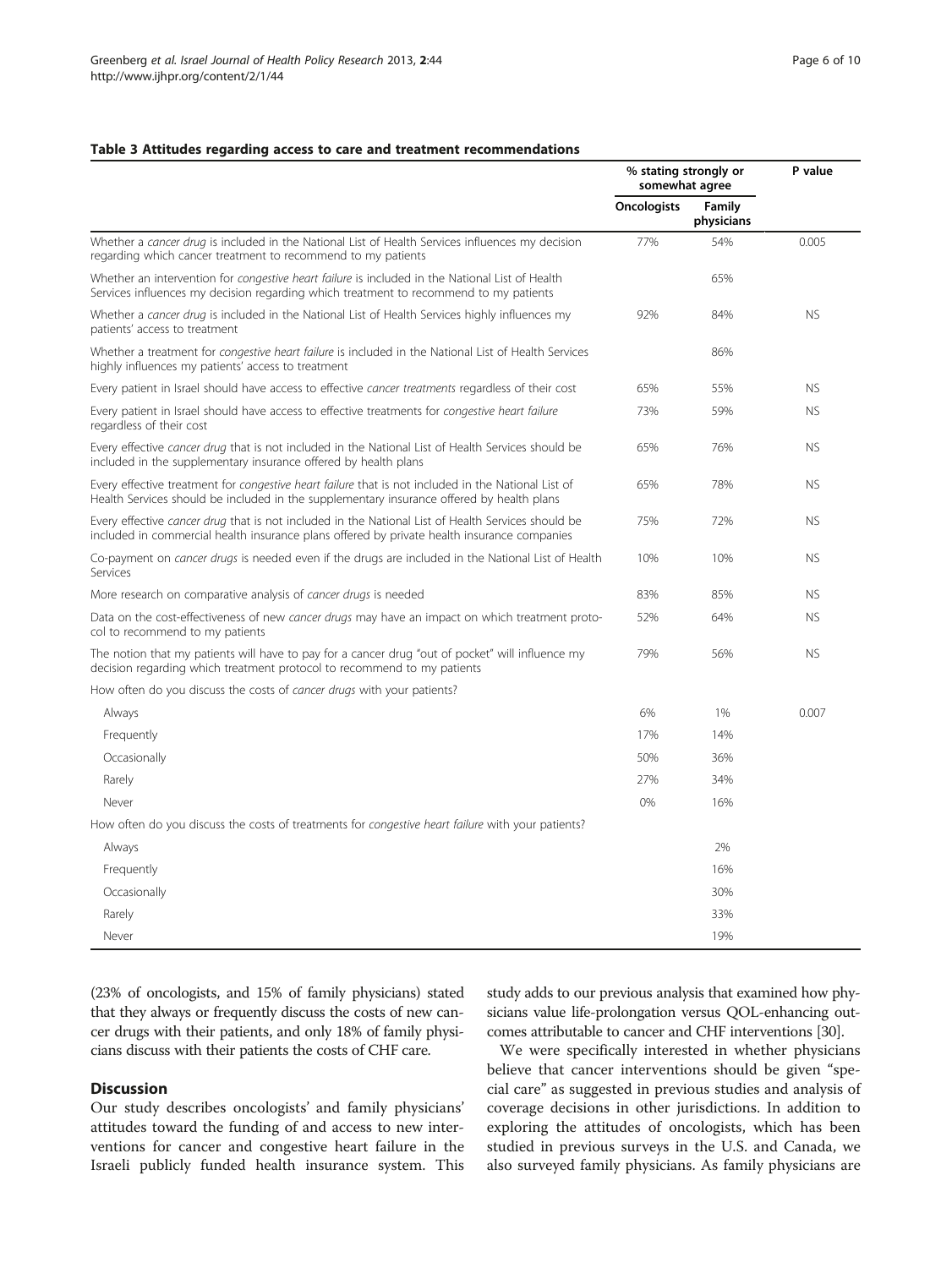involved in the treatment of a wide variety of patients and medical conditions, they may have more balanced views as compared with oncologists, who only care for cancer patients.

### Coverage and reimbursement decisions

Approximately half of the physicians favor an independent academic or research institution as the organization that should determine whether an intervention provides good value for money. The PNAC, currently responsible for recommending which technologies should be added to the NLHS, is less favored in completing this task. These views should be considered if cost-effectiveness analyses will become mandatory in making coverage decisions in Israel, as is already happening in several countries including the U.K, Australia, and Canada [\[5](#page-9-0)].

The majority of respondents in our survey felt that interventions not included in the NLHS in Israel should be covered under alternative complementary insurance plans. As mentioned earlier, although approximately 75% of the Israeli population is also covered by supplementary voluntary health insurance, the Ministry of Health banned the coverage of cancer drugs in these programs, although some plans already offered this benefit for their members for a relatively small premium. In return, the Ministry of Finance signed a three year agreement to allocate substantial funds for adding new technologies to the NLHS. The restrictions on supplementary health insurance plans were mainly due to equity concerns that created a situation where only patients with voluntary health insurance will have access to some of the important cancer medications. This decision has created major discussions and a debate among health plans, the Ministry of Health and patient advocate organizations. As this debate is still ongoing, the attitudes of the physicians in our study may serve as another argument for those objecting to this policy.

#### Comparative effectiveness and cost-effectiveness

A large majority of physicians in our study indicated that more data on cost-effectiveness should be used to support coverage decisions on new cancer and CHF interventions considered for inclusion in the NLHS. A smaller, though still sizeable proportion of physicians (approximately 60%) suggested that data on the costeffectiveness of new cancer drugs may influence their decisions on which treatment protocol to recommend to their patients. These results are somewhat interesting, as results from cost-effectiveness analyses are not currently used to inform coverage decisions in Israel. Moreover, practicing physicians are not regularly exposed to costeffectiveness information and are not prepared to factor cost-effectiveness results into their treatment decisions. Our results are similar to attitudes revealed by Canadian

and U.S oncologists (Table [4](#page-7-0)). Although cost-effectiveness analysis is used in Canada for making funding decisions on cancer drugs, U.S. policy makers are reluctant to use results from economic analyses, which may be viewed as an attempt to explicitly ration health care [\[5\]](#page-9-0). As suggested previously [[27](#page-9-0)], one possible explanation for these unexpected findings is that physicians are beginning to acknowledge the unavoidable use of "value for money" considerations, given the relatively low benefits and very high costs associated with new cancer drugs.

In terms of what cost-effectiveness thresholds were felt to represent "good value for money," Israeli family physicians endorsed lower thresholds than oncologists. Moreover, both values were lower than cost-effectiveness thresholds endorsed by U.S. and Canadian oncologists; while in these countries approximately one third of physicians endorsed a value higher than \$100,000 per lifeyear, only 11% of physicians in Israel suggested that this value is appropriate [\[30](#page-9-0)].

Research on comparative effectiveness has received in recent years an increasing priority in many Western countries; however, when cancer drugs are considered, informative head-to-head clinical trials which are most relevant to decision-makers and practicing physicians are seldom performed. Therefore, it is not surprising that, similar to attitudes expressed by oncologists in Canada and in the U.S., both oncologists and family physicians in Israel believe that more research on comparative effectiveness of cancer drugs is needed. As opposed to cost-effectiveness analyses that must be adapted individually to each healthcare system, data on comparative effectiveness can be shared and used across countries and jurisdictions.

#### Access to care

A large majority of Israeli physicians indicated that outof-pocket payment for cancer drugs will influence their decisions regarding which treatment protocol to recommend to their patients. In this regard, Israeli physicians share similar views with their U.S. and Canadian counterparts. Of note, the NLHS in Israel offers a generous coverage of cancer drugs and listed drugs are not subject to patient co-payment. Although almost every FDA approved cancer drug in the U.S. is covered by health insurance programs, copayments for these drugs frequently pose a very high financial burden on patients and their families. As some provinces in Canada do not cover some of the new and expensive cancer drugs, patients have been recently facing higher co-payment costs. Therefore, it seems that Israeli physicians were referring to those interventions not currently covered under the National Health Insurance.

It is also not surprising that Israeli physicians do not discuss the cost and the proportion of physicians that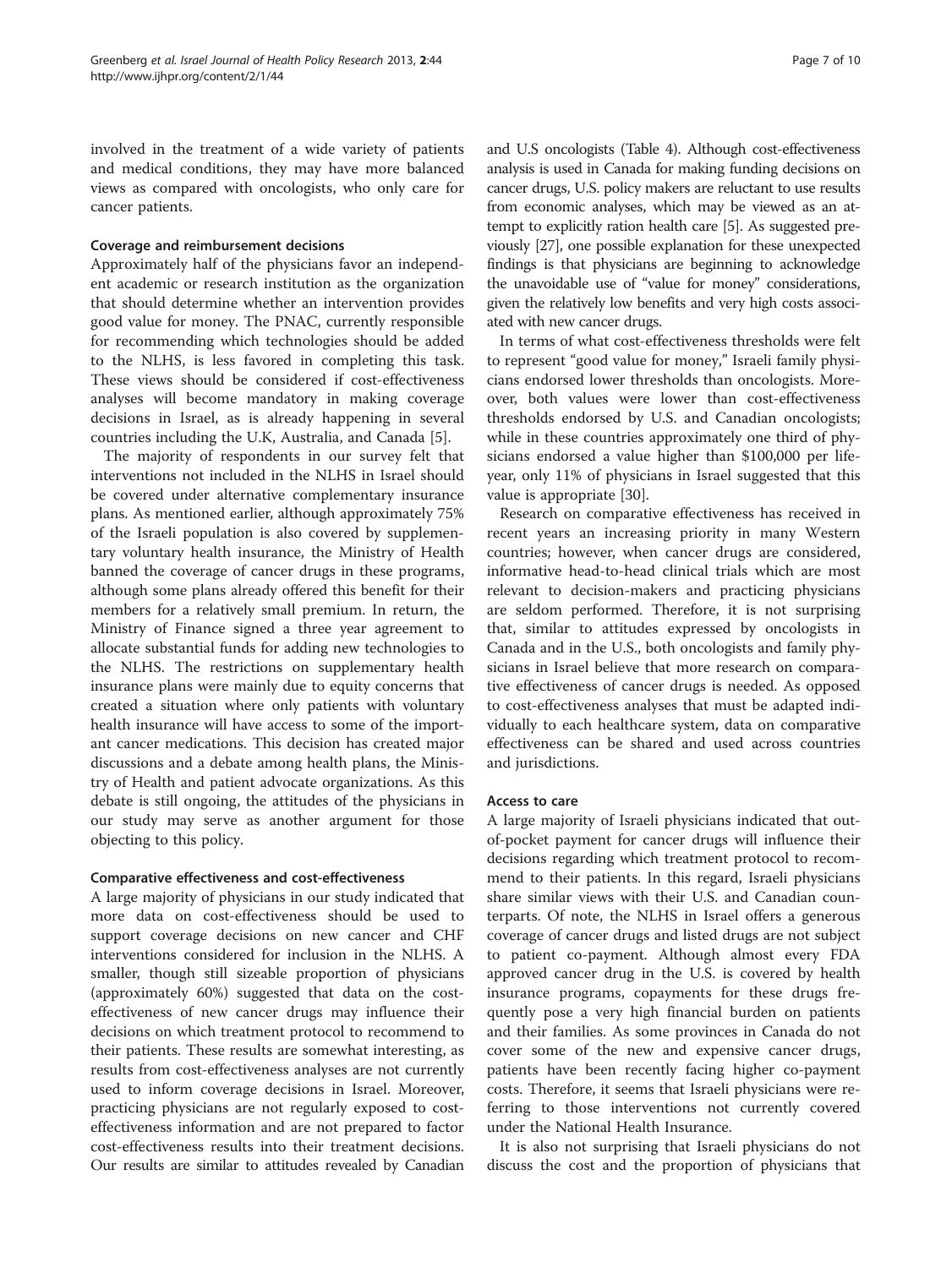#### <span id="page-7-0"></span>Table 4 Oncologists' views: comparisons across countries

| <b>Statement</b>                                                                                                                                                            |               | % stating strongly or<br>somewhat agree |           |  |
|-----------------------------------------------------------------------------------------------------------------------------------------------------------------------------|---------------|-----------------------------------------|-----------|--|
|                                                                                                                                                                             | <b>Israel</b> | <b>United</b><br><b>States</b>          | Canada    |  |
| Only effective cancer treatments that provide "good value for money" should be included in the National List of<br>Health Services*                                         | 44%           | 58%                                     | 75%       |  |
| Every patient in Israel should have access to effective cancer treatments regardless of their cost                                                                          | 58%           | 67%                                     | 52%       |  |
| Using data on the cost-effectiveness of cancer drugs to support decisions whether to include these drugs in the Na-<br>tional List of Health Services should be encouraged* | 76%           | 80%                                     | 69%       |  |
| Co-payment on cancer drugs is needed even if the drugs are included in the National List of Health Services                                                                 | 10%           | 29%                                     | 41%       |  |
| More research on comparative analysis of cancer drugs is needed                                                                                                             | 84%           | 79%                                     | 85%       |  |
| Over the next five years, the high cost of new cancer drugs will cause the Public National Advisory Committee to<br>recommend the funding of only very few new treatments*  | 63%           | 73%                                     | <b>NA</b> |  |
| The notion that my patients will have to pay for a cancer drug "out of pocket" will influence my decision regarding<br>which treatment protocol to recommend to my patients | 63%           | 84%                                     | 80%       |  |
| How often do you discuss the costs of cancer drugs with your patients?                                                                                                      |               |                                         |           |  |
| Always                                                                                                                                                                      | 2%            | 7%                                      | 7%        |  |
| Frequently                                                                                                                                                                  | 15%           | 36%                                     | 41%       |  |
| Occasionally                                                                                                                                                                | 41%           | 37%                                     | 41%       |  |
| Rarely                                                                                                                                                                      | 32%           | 17%                                     | 0%        |  |
| Never                                                                                                                                                                       | 11%           | 3%                                      | 1%        |  |
| What do you think is a reasonable definition of "good value for money" or cost-effectiveness per life-year gained (\$<br>per life-year)                                     |               |                                         |           |  |
| $0 - 50,000$                                                                                                                                                                | 57%           | 21%                                     | 12%       |  |
| 50,001-100,000                                                                                                                                                              | 32%           | 49%                                     | 56%       |  |
| >100,000                                                                                                                                                                    | 11%           | 30%                                     | 33%       |  |

Data for Israel is a summary of responses of all physicians (oncologists and family physicians). Data for the U.S. and Canada are summary of oncologists' attitudes. \* Statements presented to physicians in Israel were slightly different than those presented to physicians in the U.S. and Canada, and were modified to reflect the practice and health insurance structure in Israel and the access to care granted through a National List of Health Services (NLHS) in Israel.

always or frequently discuss the costs of treatments with their patients is substantially lower than reported by their U.S. and Canadian colleagues, where co-payment on cancer drugs is prevalent (Table 4). Moreover, the proportion of oncologists reporting that they discuss the cost of treatment with their patients is substantially higher as compared with family physicians. This is not surprising as the final treatment recommendations for cancer patients, as well as their clinical and financial consequences, are made by oncologists and not by family physicians. Likewise, treatment recommendations for CHF patients are most likely made by cardiologists.

#### Limitations

Our study has several limitations. First, the initial sample size was somewhat small compared with previous surveys of this kind conducted in the U.S. and Canada [\[26](#page-9-0)-[29](#page-9-0)], partially because the number of board-certified oncologists is small. The modest response rate, despite our major efforts to contact and encourage physicians to respond to the survey, might mean that our results may be subject to response

bias. As we did not have information on the characteristics of physicians in our sample frame, we were unable to compare characteristics of respondents and non-respondents and can not assure that those that answered our survey adequately represent physicians in term of demographic and practice characteristics. Indeed, a comparison of our physician sample and the characteristics of board-certified physician population published by the Israel Ministry of Health indicates that in the case both oncologists and family physicians the ratio of males to females is roughly 50/50, similar to the split of physicians in Israel. For family physicians, the age distribution of the sample is also similar to that of the population. However, in the case of oncologists, the sample appears to over-represent oncologists aged 65+, while underrepresenting those under 45. Finally, due to the relatively small sample size, we were unable to assess whether physician attitudes are influenced by their characteristics (e.g., age, gender, practice experience), as well as previous training in health policy and management and managerial experience.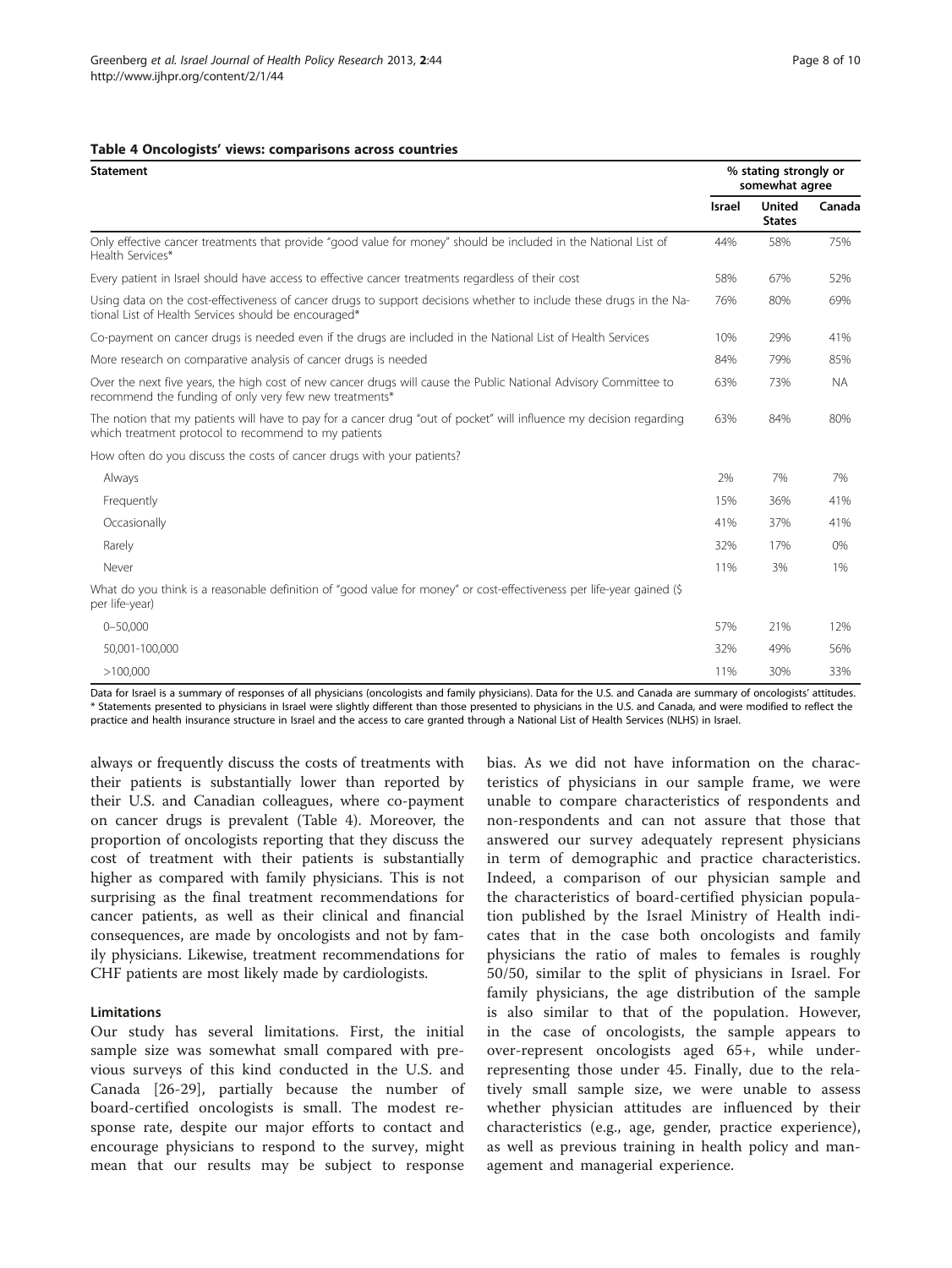# <span id="page-8-0"></span>Conclusions

In general, oncologists and family physicians have similar attitudes on coverage and reimbursement decisions, as well as on treatment recommendations and access to innovative care. Although some minor differences in attitudes between these physician groups do exist, most of these differences can be considered as gradations of opinions rather than completely different outlooks. Moreover, physicians expressed similar views on cancer and CHF care. This implies that, at least in the opinion of practicing physicians, cancer interventions should not be given special care (i.e., apart from their relative cost and effectiveness) in coverage decisions, as is implicitly suggested by coverage decisions in Israel. A higher priority granted to cancer drugs in resource allocation decisions may lead to misallocation of resources. A recent analysis scrutinizing the NICE "end-of-life premium" in England, where special additional weight is given to health gains from life-extending end-of-life treatments (most frequently end-stage cancer patients), concluded that this policy may be inconsistent with any attempt to assess the value for money of public expenditure on medical technologies [[12\]](#page-9-0). Whether cancer interventions should be granted a higher priority in the prioritization process or not should be also assessed among a sample of the adult population in Israel.

We believe that the views of practicing physicians in Israel should be given some weight in national coverage decisions, and specifically in the process of updating the NLHS. Currently, most professional medical societies, including The Israeli Society of Clinical Oncology and Radiotherapy (ISCORT) are approached and asked to prioritize the technologies proposed for inclusion in the NLHS in their relevant medical field. This ranking is given some weight in the deliberations of the PNAC and medical experts are consulted regarding specific technologies. We believe that family physicians that may have a broader perspective on various disease areas should also be approached and present their views to the committee, not only on specific technologies prescribed routinely by family physicians.

Physicians in Israel, as for their counterparts in the U.S. and Canada, believe that over the next years, due to the increasing costs of innovative cancer drugs, the coverage of only few cancer treatments will be possible. Coverage of new interventions will be also influenced by the recent austere conditions in many countries and the associated budget cuts. Under these conditions, choosing among those interventions with the highest efficacy and more specifically those that provide the best value for money becomes much more relevant. As Israel is considered an early adopter of new technologies, coverage decisions are currently made while supporting information on both the effectiveness and cost-effectiveness of new interventions is limited.

However, as suggested by physicians in Israel, Canada, and the U.S., more use of comparative effectiveness and cost-effectiveness studies would be beneficial. These and other considerations may be combined into a multicriteria decision analysis approach as has been recently suggested [\[18](#page-9-0)].

#### Competing interests

The authors of this manuscript declare that they have no competing interests regarding this study.

#### Authors' contributions

All authors have made substantial contribution to the design of this study and interpretation of its findings. YY was responsible for data collection. DG performed the statistical analysis and drafted the first version of the manuscript. The manuscript was revised based on comments received from all authors. The final version of this study has been approved by all authors.

#### Authors' information

Prof. Dan Greenberg (DG) is Associate Professor and Chairman of the Department of Health Systems Management at Ben-Gurion University of the Negev, Israel. He is also affiliated with the Center for the Evaluation of Value in Health at Tufts Medical Center, Boston, MA, U.S.A.

Dr. Ariel Hammerman (AH) is Director of the Pharmaceutical Assessment Department at the Chief Physician's Office of Clalit Health Services Headquarters, Tel-Aviv, Israel.

Prof. Shlomo Vinker (SV) is Chairman of the Israel Association of Family Physicians, Associate Professor in Family Medicine, Former Head of the Department of Family Medicine, Sackler School of Medicine, Tel Aviv University, and a family Physician in Clalit Health Services, Israel. Prof. Adi Shani (AS) is a senior physician at the GI Unit, Sheba Medical Center, Tel-Hashomer, Israel. He was previously head of the institute of oncology at Kaplan Medical Center Rehovot, Israel.

Yuval Yermiahu (YY) was a research coordinator at the Department of Health Systems Management, Ben-Gurion University of the Negev, Beer-Sheva, Israel. Prof. Peter Neumann (PN) is Director of the Center for the Evaluation of Value and Risk in Health, Institute for Clinical Research and Health Policy Studies, Tufts Medical Center and Professor of Medicine at Tufts University School of Medicine, Boston, M.A, U.S.A.

#### Acknowledgments

The study was supported by a research grant from the Israel National Institute for Health Policy and Health Services Research. We would like to thank the oncologists and family physicians that participated in the study, Iftach Sagy, M.D., for providing his assistance in this study, and Bruce Rosen, Ph.D. for his very helpful comments to the previous version of this manuscript.

#### Author details

<sup>1</sup>Department of Health Systems Management, Faculty of Health Sciences & Guilford Glazer School of Business and Management, Ben-Gurion University of the Negev, P.O.Box 653, Beer-Sheva 84105, Israel. <sup>2</sup>Center for the Evaluation of Value and Risk in Health, Tufts Medical Center, Boston, MA, USA. <sup>3</sup>Chief Physician's Office, Clalit Health Services Headquarters, Tel-Aviv Israel. <sup>4</sup> Oncology Institute, Sheba Medical Center, Tel-Hashomer, Israel.

#### Received: 15 April 2013 Accepted: 1 October 2013 Published: 18 November 2013

#### References

- 1. Bach PB: Limits on Medicare's ability to control rising spending on cancer drugs. N Engl J Med 2009, 360:626–633.
- Bach PB, Saltz LB, Witter RE: Cancer Care, Cost Matters. New York Times; 2012. Available at: [http://www.nytimes.com/2012/10/15/opinion/a-hospital](http://www.nytimes.com/2012/10/15/opinion/a-hospital-says-no-to-an-11000-a-month-cancer-drug.html?_r=0)[says-no-to-an-11000-a-month-cancer-drug.html?\\_r=0](http://www.nytimes.com/2012/10/15/opinion/a-hospital-says-no-to-an-11000-a-month-cancer-drug.html?_r=0).
- 3. Meropol NJ, Schulman KA: Cost of cancer care: issues and implications. J Clin Oncol 2007, 25:180–186.
- 4. Danzon PM, Taylor E: Drug pricing and value in oncology. Oncologist 2010, 15(suppl 1):24–31.